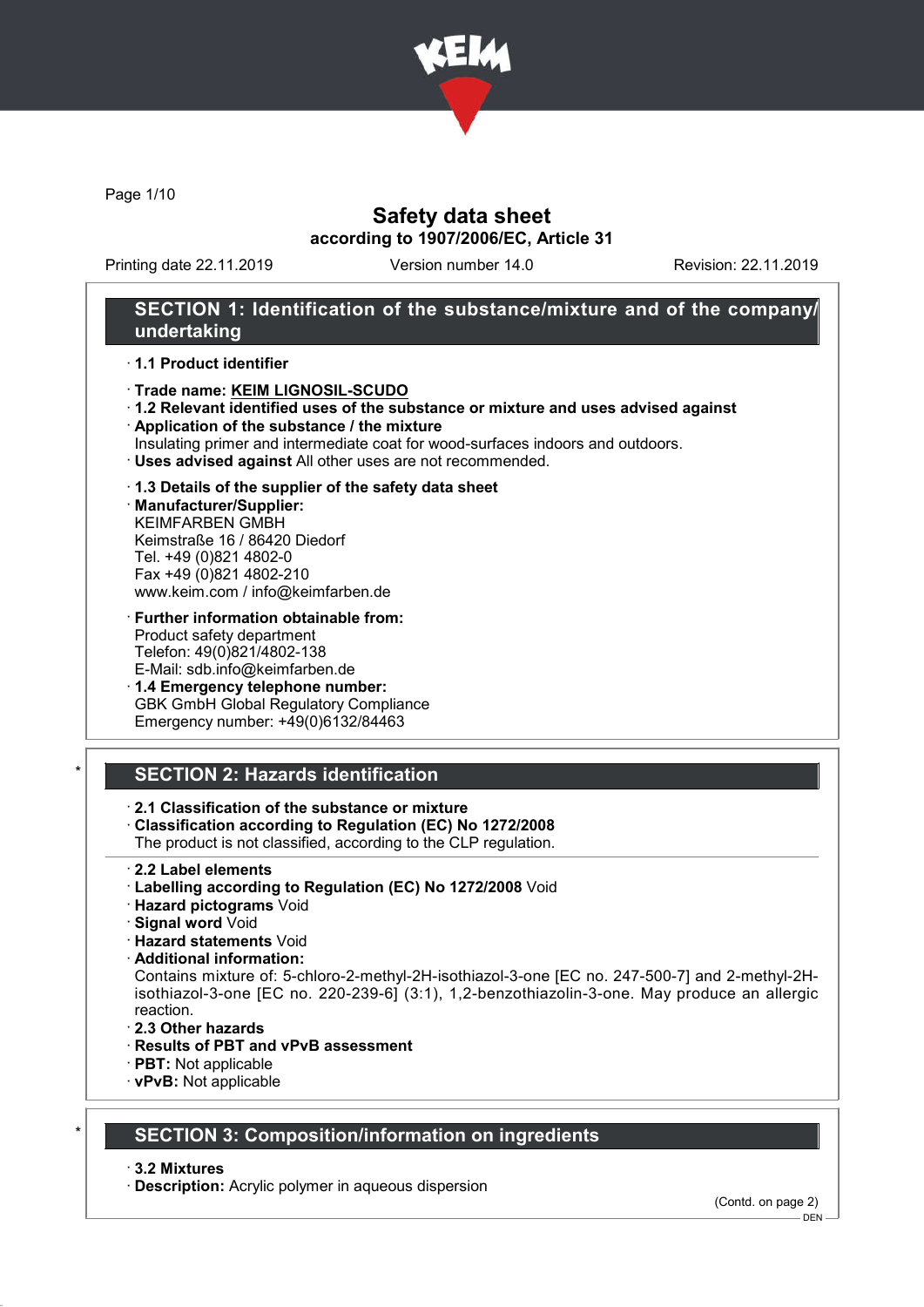

Page 2/10

# Safety data sheet according to 1907/2006/EC, Article 31

Printing date 22.11.2019 Version number 14.0 Revision: 22.11.2019

## Trade name: KEIM LIGNOSIL-SCUDO

| CAS: 68439-50-9                                 | Alcohols, ethoxylated                                                                                                                                                                  | ≥0-≤2.5%   |
|-------------------------------------------------|----------------------------------------------------------------------------------------------------------------------------------------------------------------------------------------|------------|
| NLP: 500-213-3                                  | $\Diamond$ Eye Irrit. 2, H319                                                                                                                                                          |            |
| CAS: 2634-33-5                                  | 1,2-benzothiazolin-3-one                                                                                                                                                               | $< 0.05\%$ |
| EINECS: 220-120-9<br>Index number: 613-088-00-6 | <b>Eye Dam. 1, H318; 4 Aguatic Acute 1, H400;</b><br>$\bigcirc$ Acute Tox. 4, H302; Skin Irrit. 2, H315; Skin Sens. 1,<br>H317                                                         |            |
| CAS: 55965-84-9<br>Index number: 613-167-00-5   | mixture of: 5-chloro-2-methyl-2H-isothiazol-3-one [EC no.<br>247-500-7] and 2-methyl-2H-isothiazol-3-one [EC no.<br>$220 - 239 - 6$ ] (3:1)                                            | < 0.0015%  |
|                                                 | Acute Tox. 3, H301; Acute Tox. 2, H310; Acute Tox.<br>2, H330; Skin Corr. 1C, H314; Eye Dam. 1, H318;<br>Aquatic Acute 1, H400; Aquatic Chronic 1, H410;<br><b>Skin Sens. 1A, H317</b> |            |

ation: For the wording of the listed hazard phrases refer to section 16.

# SECTION 4: First aid measures

### · 4.1 Description of first aid measures

### · General information:

With appearance of symptoms or in cases of doubt seek medical advice .

When seeing the doctor we suggest to present this safety data sheet.

· After inhalation:

Take affected people into fresh air and keep quiet.

Seek medical treatment in case of complaints.

· After skin contact:

Immediately wash with water and soap and rinse thoroughly.

Do not use solvents or thinners.

If skin irritation continues, consult a doctor.

- · After eye contact: Rinse opened eye for several minutes under running water. Then consult a doctor.
- · After swallowing:

Rinse mouth and throat well with water.

Do not induce vomiting; call for medical help immediately.

· 4.2 Most important symptoms and effects, both acute and delayed No further relevant information available.

· 4.3 Indication of any immediate medical attention and special treatment needed

No further relevant information available.

# SECTION 5: Firefighting measures

· 5.1 Extinguishing media

· Suitable extinguishing agents:

CO2, powder or water spray. Fight larger fire with alcohol resistant foam.

· For safety reasons unsuitable extinguishing agents: Water with full jet

(Contd. on page 3)

DEN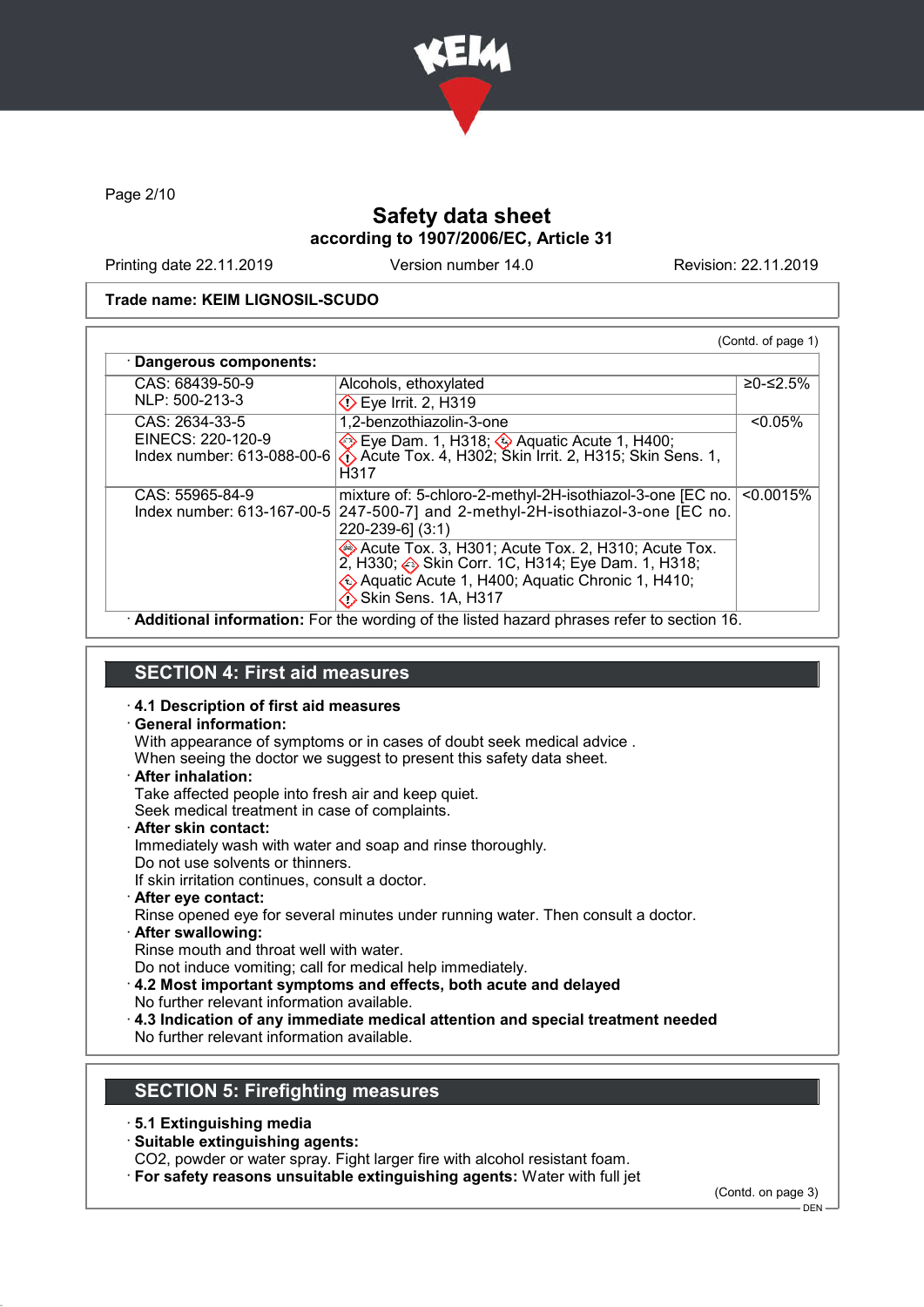

Page 3/10

# Safety data sheet according to 1907/2006/EC, Article 31

Printing date 22.11.2019 Version number 14.0 Revision: 22.11.2019

## Trade name: KEIM LIGNOSIL-SCUDO

| (Contd. of page 2)<br>5.2 Special hazards arising from the substance or mixture<br>Harmful and flammable vapour is released during pyrolysis.<br>In case of fire, the following can be released:<br>carbon oxide (COx)<br>Nitrogen oxides (NOx)<br>acrylic monomers<br>5.3 Advice for firefighters<br>Specila protective equipment: Wear self-contained respiratory protective device.<br><b>Additional information</b><br>In case of fire do not breathe smoke, fumes and vapours.<br>Dispose of fire debris and contaminated fire fighting water in accordance with official regulations.<br>The product itself is not inflammable. The remaining polymer after ablating of the aqueous phase is<br>flammable.<br>Cool endangered receptacles with water spray.                                                                                                                                                                                                                                                                         |  |
|-------------------------------------------------------------------------------------------------------------------------------------------------------------------------------------------------------------------------------------------------------------------------------------------------------------------------------------------------------------------------------------------------------------------------------------------------------------------------------------------------------------------------------------------------------------------------------------------------------------------------------------------------------------------------------------------------------------------------------------------------------------------------------------------------------------------------------------------------------------------------------------------------------------------------------------------------------------------------------------------------------------------------------------------|--|
|                                                                                                                                                                                                                                                                                                                                                                                                                                                                                                                                                                                                                                                                                                                                                                                                                                                                                                                                                                                                                                           |  |
| <b>SECTION 6: Accidental release measures</b>                                                                                                                                                                                                                                                                                                                                                                                                                                                                                                                                                                                                                                                                                                                                                                                                                                                                                                                                                                                             |  |
| 6.1 Personal precautions, protective equipment and emergency procedures<br>Keep away from ignition sources.<br>Ensure adequate ventilation<br>Do not inhale fumes.<br>Avoid contact with skin and eyes.<br>Respect the protection rules (see section 7 a. 8).<br>Particular danger of slipping on leaked/spilled product.<br>6.2 Environmental precautions:<br>Do not allow product to reach soil, sewage system or any water course.<br>Follow local governmental rules and regulations.<br>6.3 Methods and material for containment and cleaning up:<br>Absorb with liquid-binding material (sand, diatomite, acid binders, universal binders, sawdust).<br>Close drainages (risk of blocking due to polymer precipitation)<br>Dispose of the material collected according to regulations.<br>Clear contaminated areas thoroughly.<br>6.4 Reference to other sections<br>See Section 7 for information on safe handling.<br>See Section 8 for information on personal protection equipment.<br>See Section 13 for disposal information. |  |
| <b>SECTION 7: Handling and storage</b>                                                                                                                                                                                                                                                                                                                                                                                                                                                                                                                                                                                                                                                                                                                                                                                                                                                                                                                                                                                                    |  |
|                                                                                                                                                                                                                                                                                                                                                                                                                                                                                                                                                                                                                                                                                                                                                                                                                                                                                                                                                                                                                                           |  |
| .7.1 Precautions for safe handling<br>Keep receptacles tightly sealed.<br>Avoid contact with skin and eyes.<br>Do not inhale aerosols.                                                                                                                                                                                                                                                                                                                                                                                                                                                                                                                                                                                                                                                                                                                                                                                                                                                                                                    |  |

Ensure good ventilation/exhaustion at the workplace.

See item 8 (8.2) for information about suitable protective equipment and technical precautions. Respect the protection rules.

(Contd. on page 4)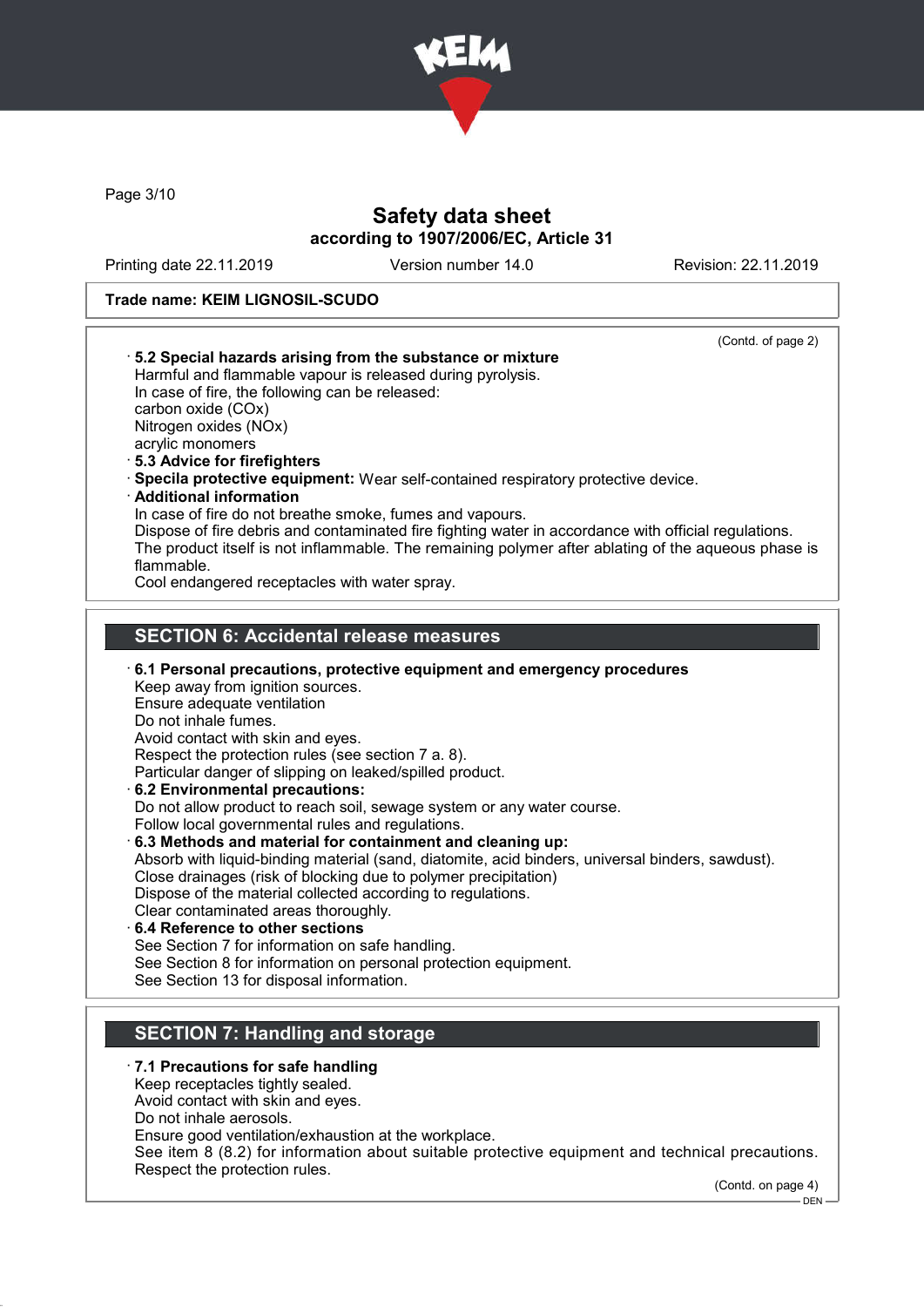

Page 4/10

# Safety data sheet according to 1907/2006/EC, Article 31

Printing date 22.11.2019 Version number 14.0 Revision: 22.11.2019

# Trade name: KEIM LIGNOSIL-SCUDO

|                                                                                                                                                                                                                                                                     | (Contd. of page 3) |
|---------------------------------------------------------------------------------------------------------------------------------------------------------------------------------------------------------------------------------------------------------------------|--------------------|
| · Information about fire - and explosion protection:<br>Cool endangered receptacles with water spray.                                                                                                                                                               |                    |
| .7.2 Conditions for safe storage, including any incompatibilities<br>· Storage:                                                                                                                                                                                     |                    |
| Requirements to be met by storerooms and receptacles:<br>Keep in the original containers in a cool and dry place.<br>Store only in unopened original receptacles.<br>Information about storage in one common storage facility:<br>Do not store together with acids. |                    |
| Do not store together with alkalis (caustic solutions).<br>Store away from oxidising agents.<br>· Further information about storage conditions:<br>Please note information on label                                                                                 |                    |
| Protect from frost.<br>Protect from heat and direct sunlight.                                                                                                                                                                                                       |                    |
| Storage class: 12<br>.7.3 Specific end use(s) No further relevant information available.                                                                                                                                                                            |                    |
|                                                                                                                                                                                                                                                                     |                    |
| <b>SECTION 8: Exposure controls/personal protection</b><br>8.1 Control parameters                                                                                                                                                                                   |                    |
| · Ingredients with limit values that require monitoring at the workplace:                                                                                                                                                                                           |                    |
| 2634-33-5 1,2-benzothiazolin-3-one                                                                                                                                                                                                                                  |                    |
| MAK (Germany)   vgl. Abschn. IIb und Xc                                                                                                                                                                                                                             |                    |
| 55965-84-9 mixture of: 5-chloro-2-methyl-2H-isothiazol-3-one [EC no. 247-500-7] and 2-<br>methyl-2H-isothiazol-3-one [EC no. 220-239-6] (3:1)                                                                                                                       |                    |
| MAK (Germany) Long-term value: 0.2E mg/m <sup>3</sup><br>vgl.Abschn.Xc                                                                                                                                                                                              |                    |
| Additional information: The lists valid during the making were used as basis.                                                                                                                                                                                       |                    |
| 8.2 Exposure controls                                                                                                                                                                                                                                               |                    |
| · Personal protective equipment:                                                                                                                                                                                                                                    |                    |
| · General protective and hygienic measures:<br>Avoid contact with the eyes and skin.                                                                                                                                                                                |                    |
| Do not inhale aerosols.                                                                                                                                                                                                                                             |                    |
| Wash hands before breaks and at the end of work.                                                                                                                                                                                                                    |                    |
| Immediately remove all soiled and contaminated clothing.                                                                                                                                                                                                            |                    |
| <b>Respiratory protection:</b><br>Use suitable respiratory protective device only when aerosol or mist is formed.                                                                                                                                                   |                    |
| Combination filter A/P                                                                                                                                                                                                                                              |                    |
| Protection of hands: Protective gloves                                                                                                                                                                                                                              |                    |
| <b>Material of gloves</b>                                                                                                                                                                                                                                           |                    |
| suitable material e.g.:                                                                                                                                                                                                                                             |                    |
| Nitrile rubber, NBR<br>Butyl rubber, BR                                                                                                                                                                                                                             |                    |
|                                                                                                                                                                                                                                                                     | (Contd. on page 5) |
|                                                                                                                                                                                                                                                                     | <b>DEN</b>         |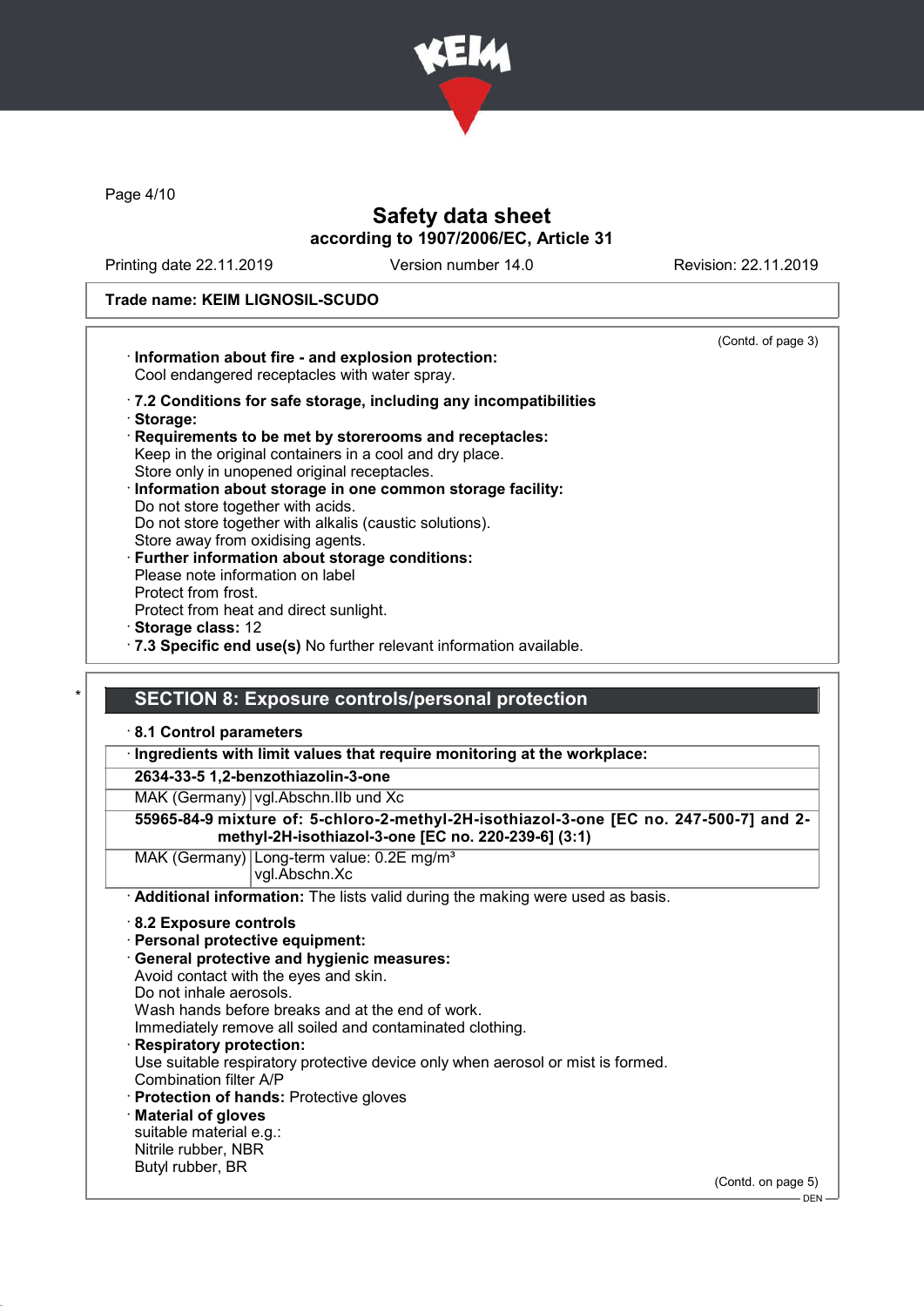

Page 5/10

# Safety data sheet according to 1907/2006/EC, Article 31

Printing date 22.11.2019 Version number 14.0 Revision: 22.11.2019

## Trade name: KEIM LIGNOSIL-SCUDO

(Contd. of page 4)

Recommended thickness of the material:  $> 0.5$  mm The selection of the suitable gloves does not only depend on the material, but also on further marks of quality and varies from manufacturer to manufacturer. As the product is a preparation of several substances, the resistance of the glove material can not be calculated in advance and has therefore to be checked prior to the application.

## Penetration time of glove material

Value for the permeation: level  $\geq 6$  (480 min)

The determined penetration times according to EN 16523-1:2015 are not performed under practical conditions. Therefore a maximum wearing time, which corresponds to 50% of the penetration time, is recommended.

The exact break trough time has to be found out by the manufacturer of the protective gloves and has to be observed.

- · Eye protection: Safety glasses
- · Body protection: Protective work clothing
- · Limitation and supervision of exposure into the environment See Section 12 and 6.2
- No further relevant information available.

# SECTION 9: Physical and chemical properties

| 9.1 Information on basic physical and chemical properties<br><b>General Information</b> |                                               |  |
|-----------------------------------------------------------------------------------------|-----------------------------------------------|--|
| $\cdot$ Appearance:                                                                     |                                               |  |
| Form:                                                                                   | Fluid                                         |  |
| Colour:                                                                                 | Colourless                                    |  |
| · Odour:                                                                                | Weak, characteristic                          |  |
| Odour threshold:                                                                        | Not determined                                |  |
| · pH-value:                                                                             | Not determined                                |  |
| $\cdot$ Change in condition                                                             |                                               |  |
| <b>Melting point/freezing point:</b>                                                    | Not determined                                |  |
| Initial boiling point and boiling range: $~100$ °C                                      |                                               |  |
| · Flash point:                                                                          | Not applicable                                |  |
| · Flammability (solid, gas):                                                            | Not applicable                                |  |
| · Ignition temperature:                                                                 | Not determined                                |  |
| · Decomposition temperature:                                                            | Not determined                                |  |
| $\cdot$ Auto-ignition temperature:                                                      | Product is not selfigniting.                  |  |
| <b>Explosive properties:</b>                                                            | Product does not present an explosion hazard. |  |
| <b>Explosion limits:</b>                                                                |                                               |  |
| Lower:                                                                                  | Not applicable                                |  |
| Upper:                                                                                  | Not applicable                                |  |
| Oxidising properties:                                                                   | Not applicable                                |  |
|                                                                                         | (Contd. on page 6)                            |  |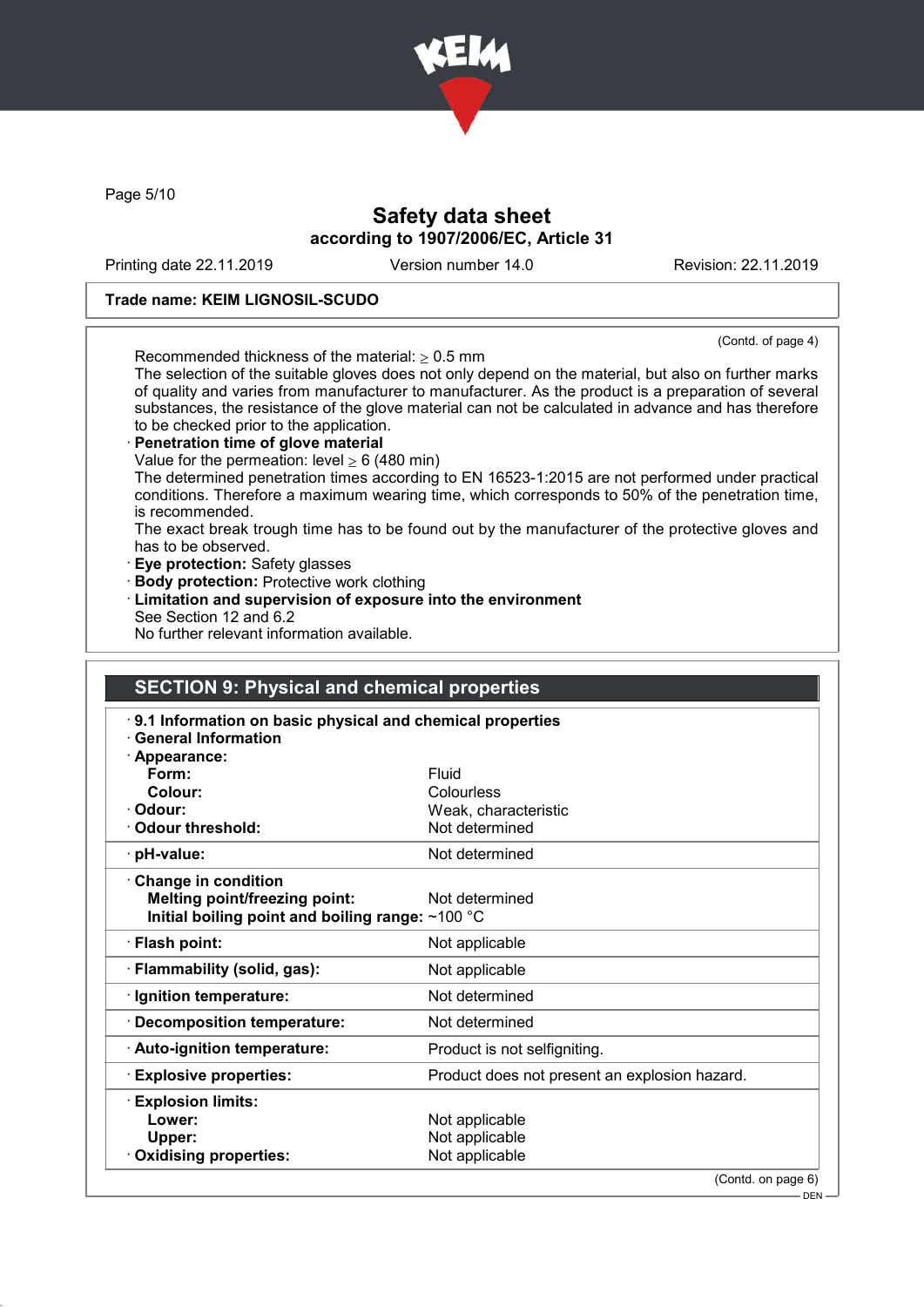

Page 6/10

# Safety data sheet according to 1907/2006/EC, Article 31

Printing date 22.11.2019 Version number 14.0 Revision: 22.11.2019

### Trade name: KEIM LIGNOSIL-SCUDO

|                                           | (Contd. of page 5)                                                              |
|-------------------------------------------|---------------------------------------------------------------------------------|
| · Vapour pressure:                        | Not determined.                                                                 |
| ⋅ Density at 20 °C:                       | 1.0-1.1 $*$ g/cm <sup>3</sup>                                                   |
| · Relative density                        | Not determined                                                                  |
| · Vapour density                          | Not applicable.                                                                 |
| <b>Evaporation rate</b>                   | Not applicable                                                                  |
| · Solubility in / Miscibility with        |                                                                                 |
| water:                                    | Miscible                                                                        |
| · Partition coefficient: n-octanol/water: | Not applicable                                                                  |
| <b>⋅Viscosity:</b>                        |                                                                                 |
| Dynamic at 20 °C:                         | 1300-2000* mPas                                                                 |
| Kinematic at 20 °C:                       | $~100$ s (DIN 4mm)                                                              |
| $\cdot$ 9.2 Other information             | * The values are for freshly produced material and may<br>change with the time. |

## SECTION 10: Stability and reactivity

- · 10.1 Reactivity No further relevant information available.
- · 10.2 Chemical stability Stable under normal conditions of storage and use.
- · Thermal decomposition / conditions to be avoided:
- No decomposition if used according to specifications.
- · 10.3 Possibility of hazardous reactions No dangerous reactions known.
- · 10.4 Conditions to avoid No further relevant information available.
- · 10.5 Incompatible materials:
- Acids

Bases

- oxidizing agents
- · 10.6 Hazardous decomposition products:

At high temperature formation of flammable and harmful products. In case of fire, the following can be released: Carbon oxides (COx) Nitrogen oxides (NOx) acrylic monomers No hazardous decomposition products if stored and handled as prescribed.

# SECTION 11: Toxicological information

- · 11.1 Information on toxicological effects
- · Acute toxicity Based on available data, the classification criteria are not met.
- · Primary irritant effect:
- · Skin corrosion/irritation Frequent persistent contact with the skin may cause skin irritation.
- · Serious eye damage/irritation In case of longer exposure, irritating effect is possible.
- · during inhalation: Irritant effect possible.

(Contd. on page 7)

 $-$  DEN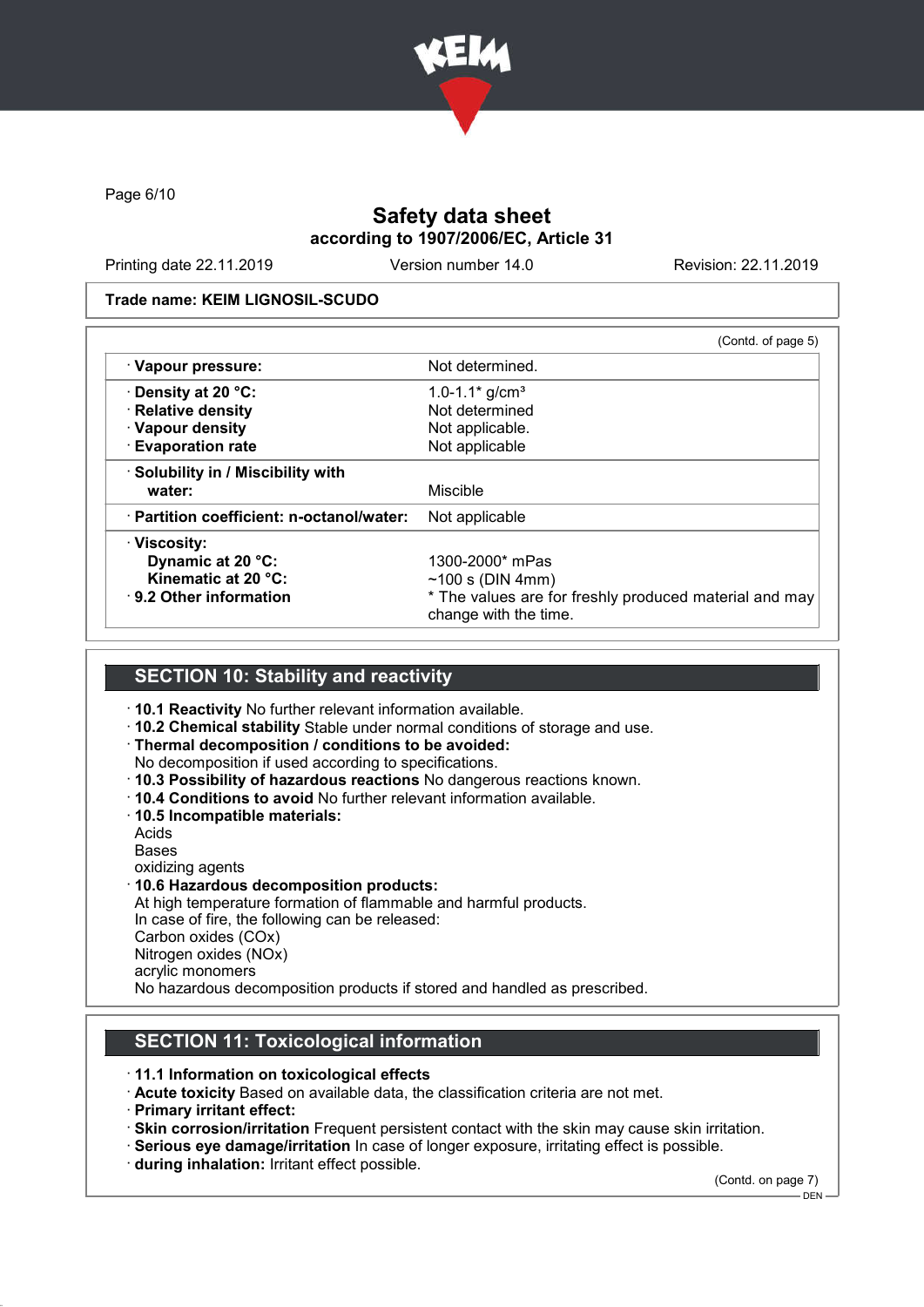

Page 7/10

# Safety data sheet according to 1907/2006/EC, Article 31

Printing date 22.11.2019 Version number 14.0 Revision: 22.11.2019

## Trade name: KEIM LIGNOSIL-SCUDO

(Contd. of page 6)

- · during swallowing: Irritant effect possible
- · Respiratory or skin sensitisation

Contains mixture of: 5-chloro-2-methyl-2H-isothiazol-3-one [EC no. 247-500-7] and 2-methyl-2Hisothiazol-3-one [EC no. 220-239-6] (3:1), 1,2-Benzisothiazol-3(2H)-one. May produce an allergic reaction.

Other information (about experimental toxicology):

Experimental analysis are not available.

The product was not tested. The statements on toxicology have been derived from the properties of the individual components.

- · CMR effects (carcinogenity, mutagenicity and toxicity for reproduction) Not applicable
- · Germ cell mutagenicity Based on available data, the classification criteria are not met.
- · Carcinogenicity Based on available data, the classification criteria are not met.
- · Reproductive toxicity Based on available data, the classification criteria are not met.
- · STOT-single exposure Based on available data, the classification criteria are not met.
- · STOT-repeated exposure Based on available data, the classification criteria are not met.
- · Aspiration hazard Based on available data, the classification criteria are not met.

## SECTION 12: Ecological information

- · 12.1 Toxicity
- · Aquatic toxicity: No further relevant information available.
- · 12.2 Persistence and degradability No further relevant information available.
- · Other information:

Elimination in biological waste water treatment plants is effected by flocculation, precipitation and adsorption on sewage sludge.

- · 12.3 Bioaccumulative potential No further relevant information available.
- · 12.4 Mobility in soil No further relevant information available.
- · Ecotoxical effects:
- · Other information: Pretreat waste water with help of precipitation.
- · Additional ecological information:
- · AOX-indication:

The product can take influence in small measure on the AOX-load of the waste water.

· According to the formulation contains the following heavy metals and compounds from the EU guideline NO. 2006/11/EC:

According to our current data base the product does not consist of any heavy metals or substances of EU-directives 76/464/EWG.

General notes:

Do not allow product to reach ground water, water course or sewage system.

At present there are no ecotoxicological assessments.

The statements on ecotoxicology have been derived from the properties of the individual components.

Water hazard class 1 (German Regulation) (Self-assessment): slightly hazardous for water · 12.5 Results of PBT and vPvB assessment

- 
- · PBT: Not applicable
- · vPvB: Not applicable

(Contd. on page 8)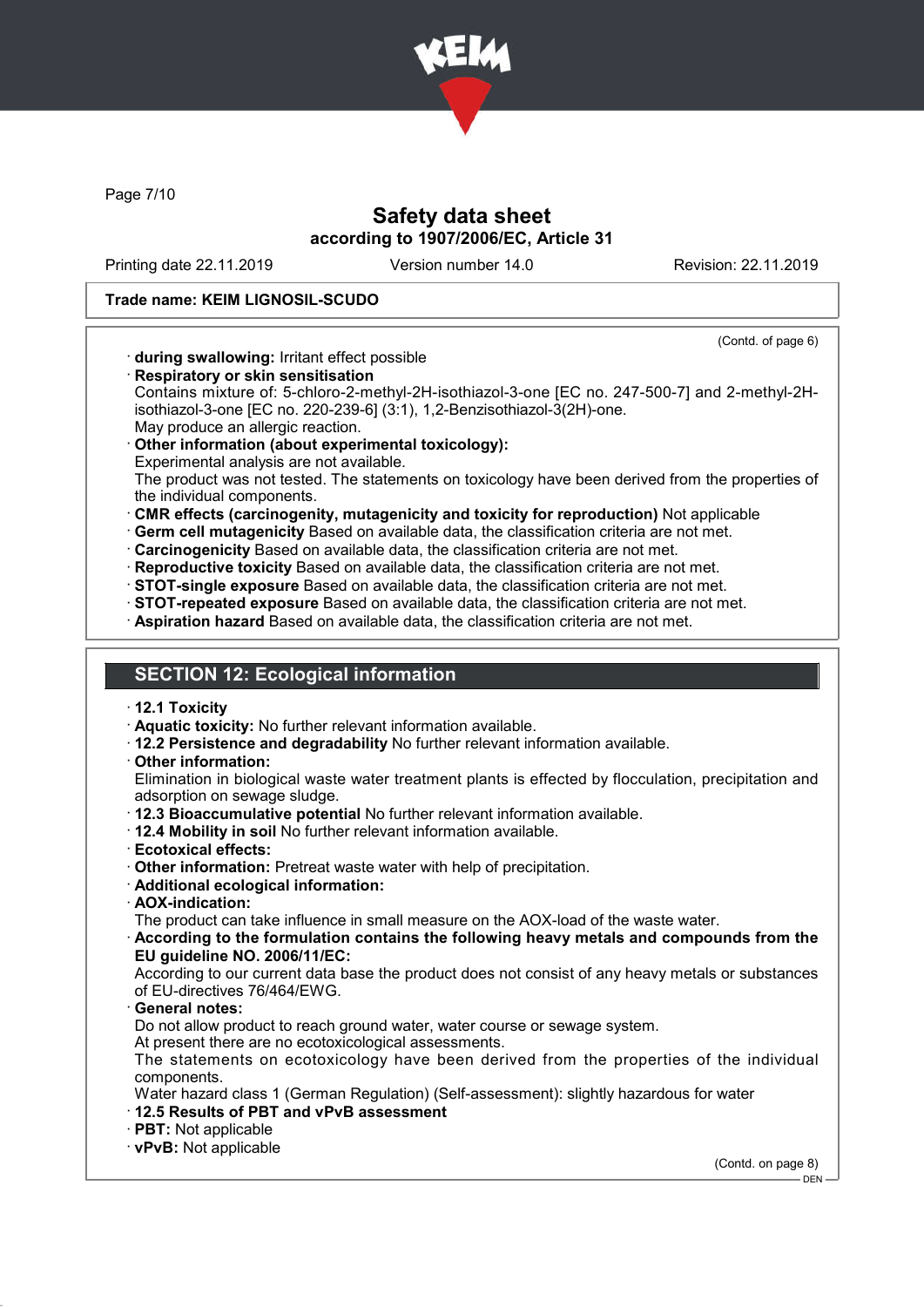

Page 8/10

# Safety data sheet according to 1907/2006/EC, Article 31

Printing date 22.11.2019 Version number 14.0 Revision: 22.11.2019

## Trade name: KEIM LIGNOSIL-SCUDO

### · 12.6 Other adverse effects No further relevant information available.

(Contd. of page 7)

## SECTION 13: Disposal considerations

### · 13.1 Waste treatment methods

## **Recommendation**

Must not be disposed with household garbage. Do not allow product to reach sewage system. Disposal must be made according to official regulations.

## · European waste catalogue

08 01 12 waste paint and varnish other than those mentioned in 08 01 11

- · Uncleaned packaging:
- · Recommendation: Disposal must be made according to official regulations.
- · Recommended cleansing agents: Water, if necessary with cleansing agents.

| <b>SECTION 14: Transport information</b>                                                     |                                                               |
|----------------------------------------------------------------------------------------------|---------------------------------------------------------------|
| $\cdot$ 14.1 UN-Number<br>· ADR, IMDG, IATA                                                  | Void                                                          |
| 14.2 UN proper shipping name<br>· ADR, IMDG, IATA                                            | Void                                                          |
| 14.3 Transport hazard class(es)                                                              |                                                               |
| · ADR, IMDG, IATA<br>· Class                                                                 | Void                                                          |
| $\cdot$ 14.4 Packing group<br>· ADR, IMDG, IATA                                              | Void                                                          |
| ⋅14.5 Environmental hazards:<br>$\cdot$ Marine pollutant:                                    | No                                                            |
| 14.6 Special precautions for user                                                            | Not applicable                                                |
| 14.7 Transport in bulk according to Annex II<br>of Marpol and the IBC Code<br>Not applicable |                                                               |
| · Transport/Additional information:                                                          | No dangerous good in sense of these transport<br>regulations. |
| · UN "Model Regulation":                                                                     | Void                                                          |

(Contd. on page 9)

DEN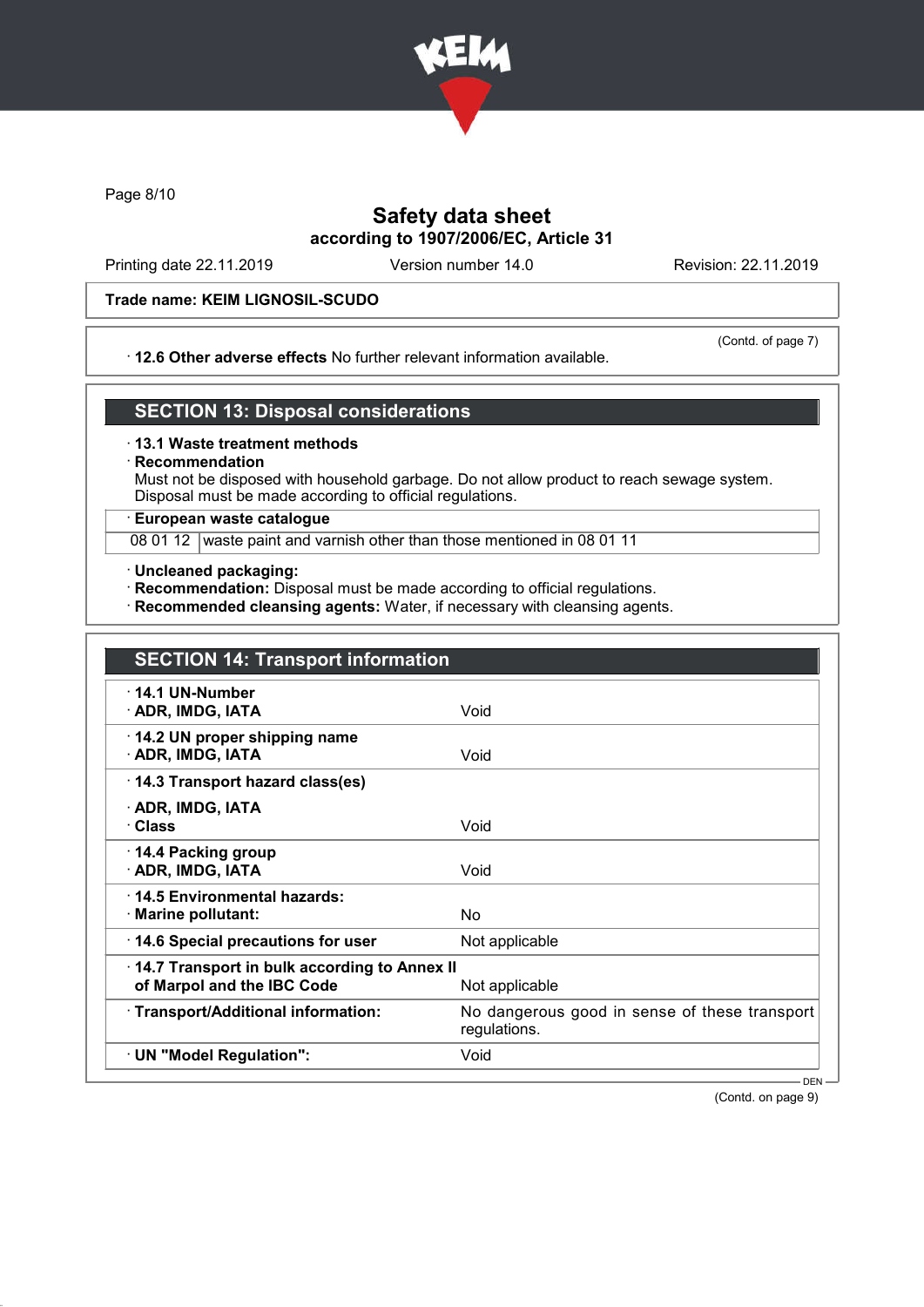

Page 9/10

# Safety data sheet according to 1907/2006/EC, Article 31

Printing date 22.11.2019 Version number 14.0 Revision: 22.11.2019

## Trade name: KEIM LIGNOSIL-SCUDO

(Contd. of page 8)

## SECTION 15: Regulatory information

- · 15.1 Safety, health and environmental regulations/legislation specific for the substance or mixture
- · Labelling according to Regulation (EC) No 1272/2008
- For information on labelling please refer to section 2 of this document.
- · Directive 2012/18/EU
- · Named dangerous substances ANNEX I None of the ingredients is listed.
- · National regulations:
- · Waterhazard class: Water hazard class 1 (Self-assessment): slightly hazardous for water.
- · Other regulations, limitations and prohibitive regulations
- · Please note:
- TRGS 200 (Germany) TRGS 500 (Germany)
- TRGS 510 (Germany)
- TRGS 900 (Germany)
- · Substances of very high concern (SVHC) according to REACH, Article 57 Not applicable
- · Product-Code/Giscode: BSW20
- · 15.2 Chemical safety assessment: A Chemical Safety Assessment has not been carried out.

## SECTION 16: Other information

This information is based on our present knowledge. However, this shall not constitute a guarantee for any specific product features and shall not establish a legally valid contractual relationship.

### **Relevant phrases**

- H301 Toxic if swallowed.
- H302 Harmful if swallowed.
- H310 Fatal in contact with skin.
- H314 Causes severe skin burns and eye damage.
- H315 Causes skin irritation.
- H317 May cause an allergic skin reaction.
- H318 Causes serious eye damage.
- H319 Causes serious eye irritation.
- H330 Fatal if inhaled.
- H400 Very toxic to aquatic life.
- H410 Very toxic to aquatic life with long lasting effects.
- · Department issuing SDS: KEIMFARBEN Germany, Product safety department

#### Abbreviations and acronyms:

ADR: Accord européen sur le transport des marchandises dangereuses par Route (European Agreement concerning the International Carriage of Dangerous Goods by Road)

- IMDG: International Maritime Code for Dangerous Goods
- IATA: International Air Transport Association
- GHS: Globally Harmonised System of Classification and Labelling of Chemicals EINECS: European Inventory of Existing Commercial Chemical Substances
- ELINCS: European List of Notified Chemical Substances
- 

CAS: Chemical Abstracts Service (division of the American Chemical Society) TRGS: Technische Regeln für Gefahrstoffe (Technical Rules for Dangerous Substances, BAuA, Germany)

(Contd. on page 10)